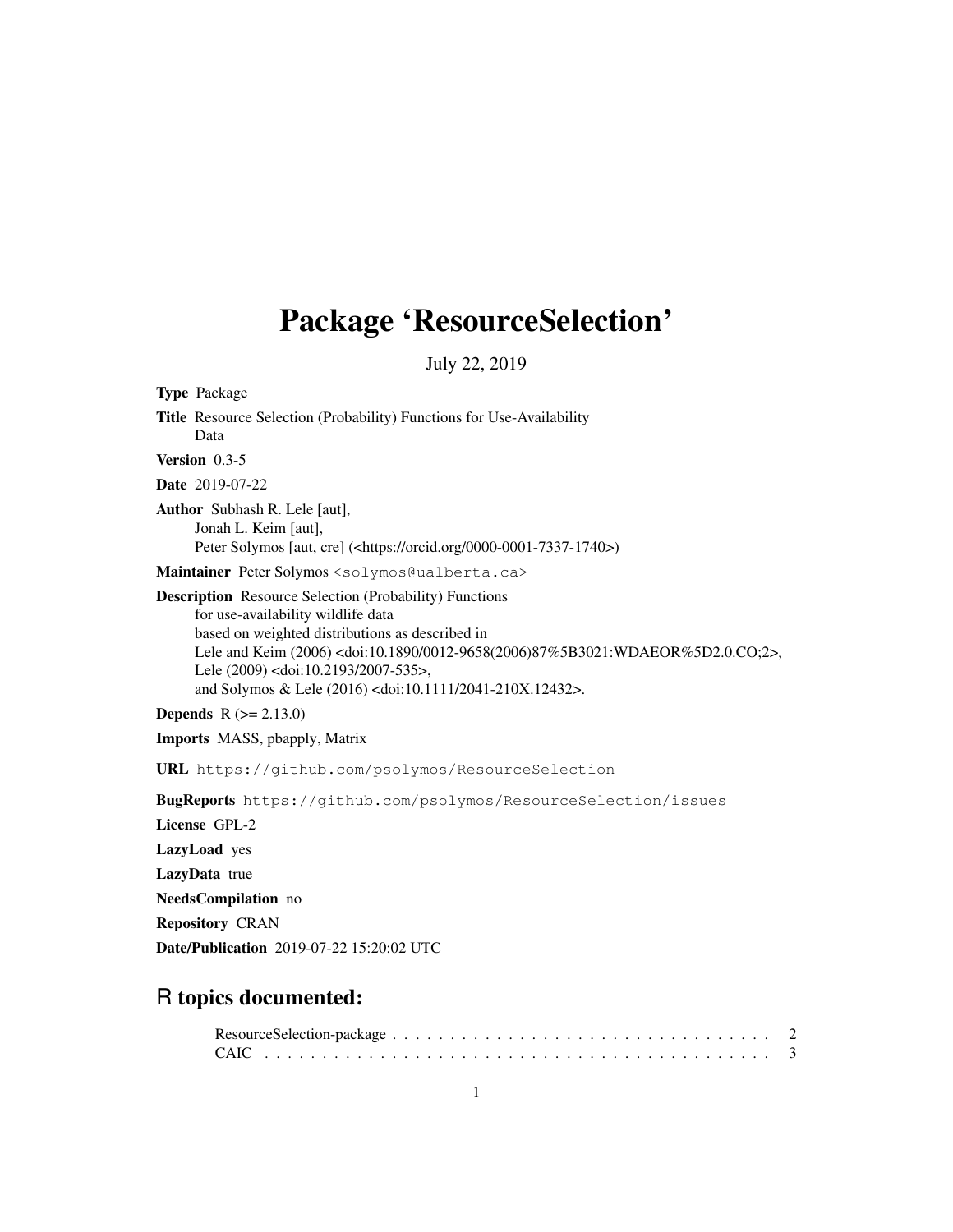ResourceSelection-package

*Resource Selection (Probability) Functions for Use-Availability Data*

## Description

Resource Selection (Probability) Functions for use-availability wildlife data based on weighted distributions as described in Lele and Keim (2006), Lele (2009), and Solymos & Lele (2016).

#### Details

rsf: Resource Selection Functions (RSF)

rspf: Resource Selection Probability Functions (RSPF)

hoslem.test: Hosmer-Lemeshow Goodness of Fit (GOF) Test

Visual summaries: kdepairs for 2D scatterplots and mep for marginal effect plots based on fitted model objects.

#### Author(s)

Subhash R. Lele, Jonah L. Keim, Peter Solymos

Maintainer: Peter Solymos <solymos@ualberta.ca>

#### References

Lele, S.R. (2009) A new method for estimation of resource selection probability function. Journal of Wildlife Management 73, 122–127. <doi:10.2193/2007-535>

Lele, S. R. & Keim, J. L. (2006) Weighted distributions and estimation of resource selection probability function. Ecology 87, 3021–3028. <doi:10.1890/0012-9658(2006)87

Solymos, P. & Lele, S. R. (2016) Revisiting resource selection probability functions and single-visit methods: clarification and extensions. Methods in Ecology and Evolution 7, 196–205. <doi:10.1111/2041- 210X.12432>

## See Also

rsf, rspf, kdepairs, mep, hoslem.test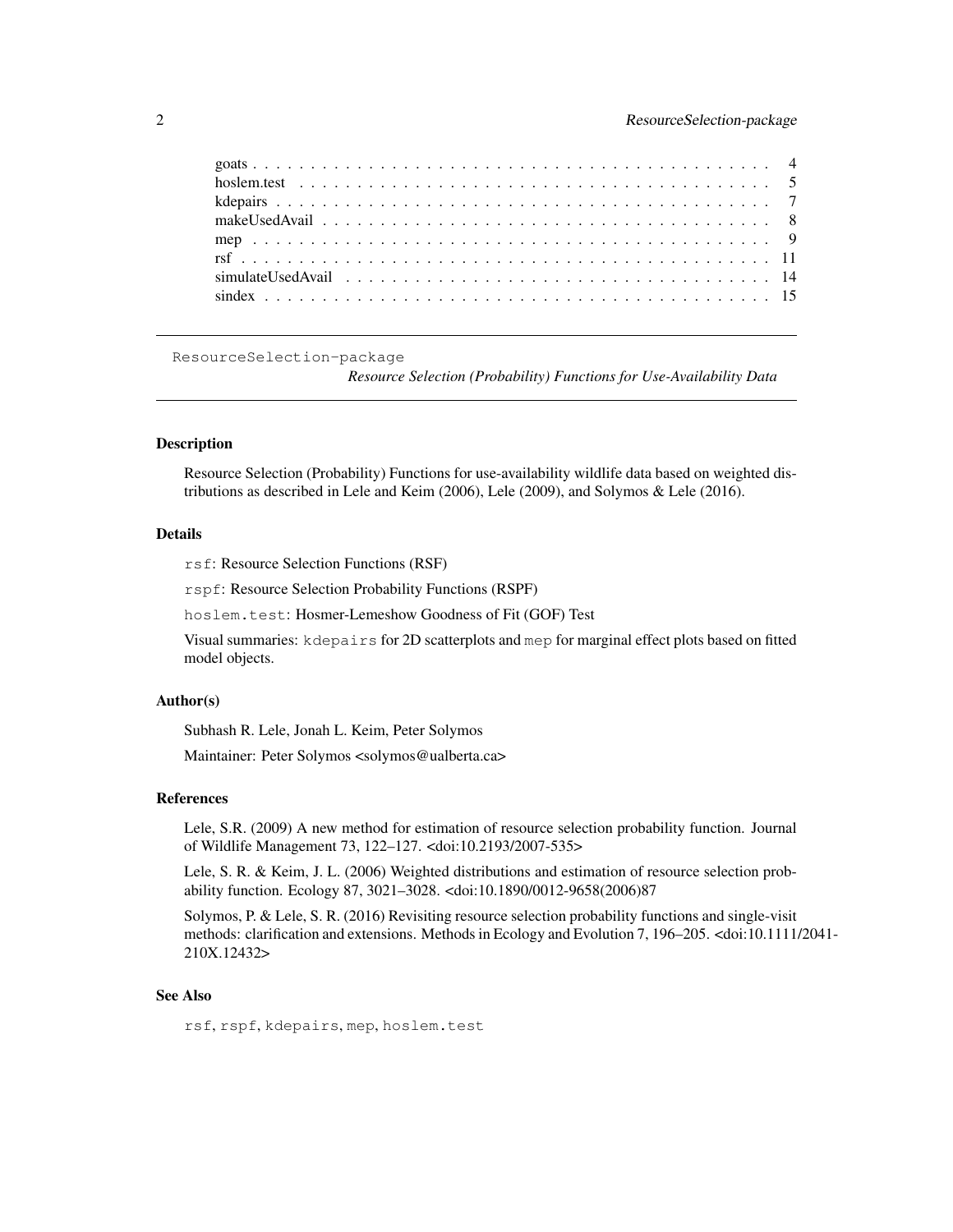Consistent AIC

#### Usage

```
CAIC(object, ..., alpha)
## Default S3 method:
CAIC(object, ..., alpha)
CAICtable(object, ..., alpha)
```
#### Arguments

| object                  | A fitted model object.                                                |
|-------------------------|-----------------------------------------------------------------------|
| $\cdot$ $\cdot$ $\cdot$ | More fitted model objects.                                            |
| alpha                   | Weight factor between 0 and 1 (see Details). Default value is $0.5$ . |

#### Details

 $CAIC = alpha * AIC + (1 - alpha) * BIC$ 

#### Value

Atomic vector if only one input object provided, a data frame similar to what is returned by AIC and BIC if there are more than one input objects.

CAICtable returns a data frame with delta CAIC (dCAIC = CAIC - min(CAIC)) and CAIC weights (wCAIC =  $\exp(-0.5 \text{ dCAIC}_i)$  / sum $(\exp(-0.5 \text{ dCAIC}_i))$ ) where  $i = 1,...,m$  are candidate models.

#### Author(s)

Subhash Lele and Peter Solymos

#### References

Bozdogan, H. 1987. Model selection and Akaike's information criterion (AIC): the general theory and its analytical extensions. Psychometrika, 52, 345-370.

Taper, M. 2004. Model identification from many candidates. In: Taper, M. and Lele, S. R. (eds), The Nature of Scientific Evidence: Statistical, Philosophical, and Empirical Considerations. The University of Chicago Press, Chicago, IL, 567 pp.

## See Also

AIC, BIC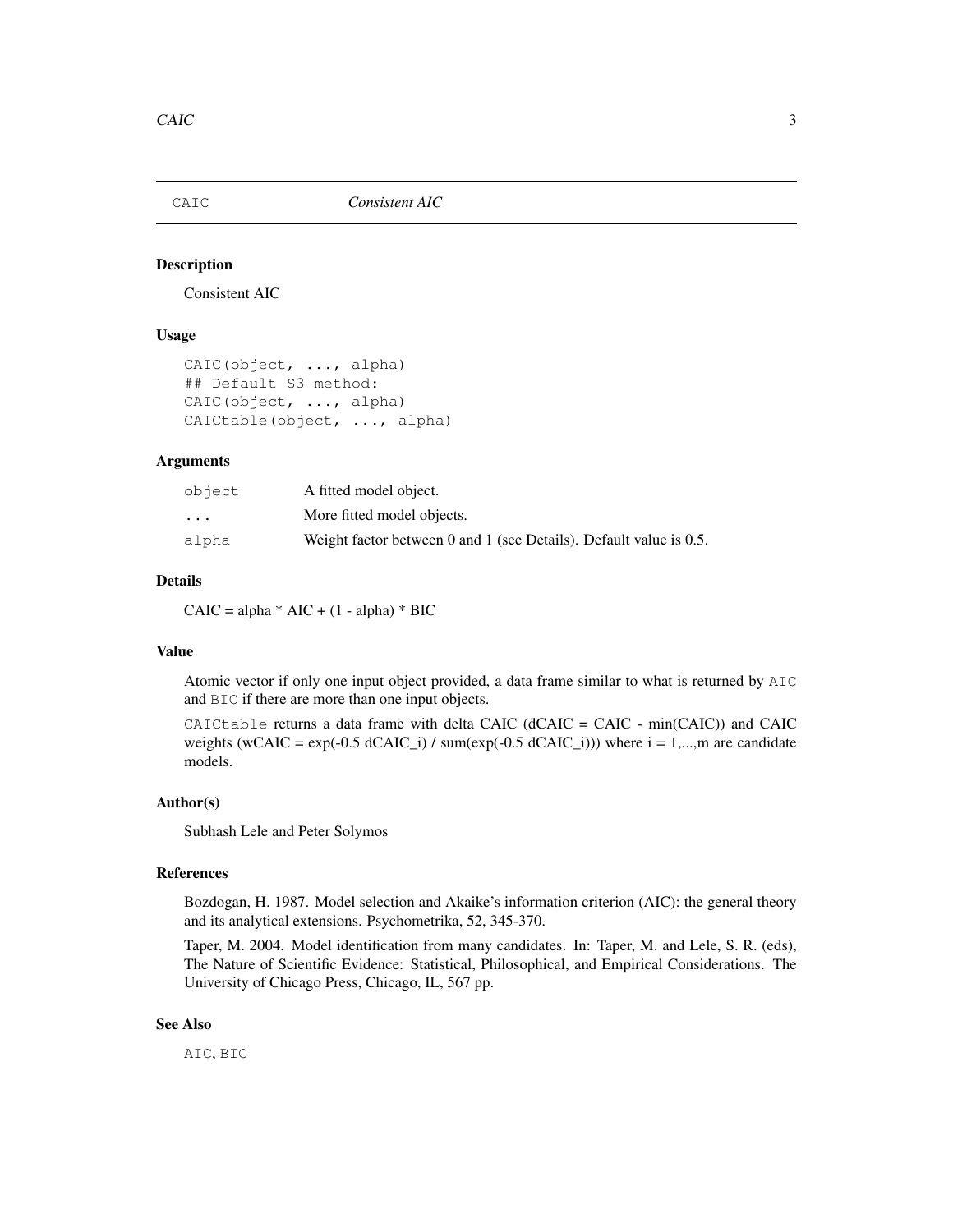4 goats and the set of the set of the set of the set of the set of the set of the set of the set of the set of the set of the set of the set of the set of the set of the set of the set of the set of the set of the set of t

#### Examples

```
## compare some random models
y \leftarrow \text{rnorm}(10)a \leftarrow \text{lm}(y \sim \text{runif}(10))b \leftarrow \text{lm}(y \sim \text{runif}(10))0.5*(AIC(a) + BIC(a))CAIC(a)
AIC(a)
CAIC(a, alpha=1)
BIC(a)
CAIC(a, alpha=0)
CAIC(a, b)CAIC(a, b, alpha=0.2)
CAICtable(a, b, alpha=1)
## you can use global option
## useful when inside of xv or bootstrap
## no need for extra argument
getOption("CAIC_alpha")
op <- options(CAIC_alpha = 0.2)
getOption("CAIC_alpha")
CAIC(a,b)
options(op)
getOption("CAIC_alpha")
```
goats *Mountain Goats Data Set*

#### Description

GPS collar data of mountain goats (*Oreamnos americanus*) from Lele and Keim (2006).

#### Usage

data(goats)

#### Format

A data frame with 19014 observations on the following 8 variables.

STATUS a numeric vector, 1: used, 0: available

ID a numeric vector, individuals

ELEVATION a numeric vector (m)

SLOPE a numeric vector (degrees, steep)

ET a numeric vector, access to escape terrain (distance from steep slopes, m)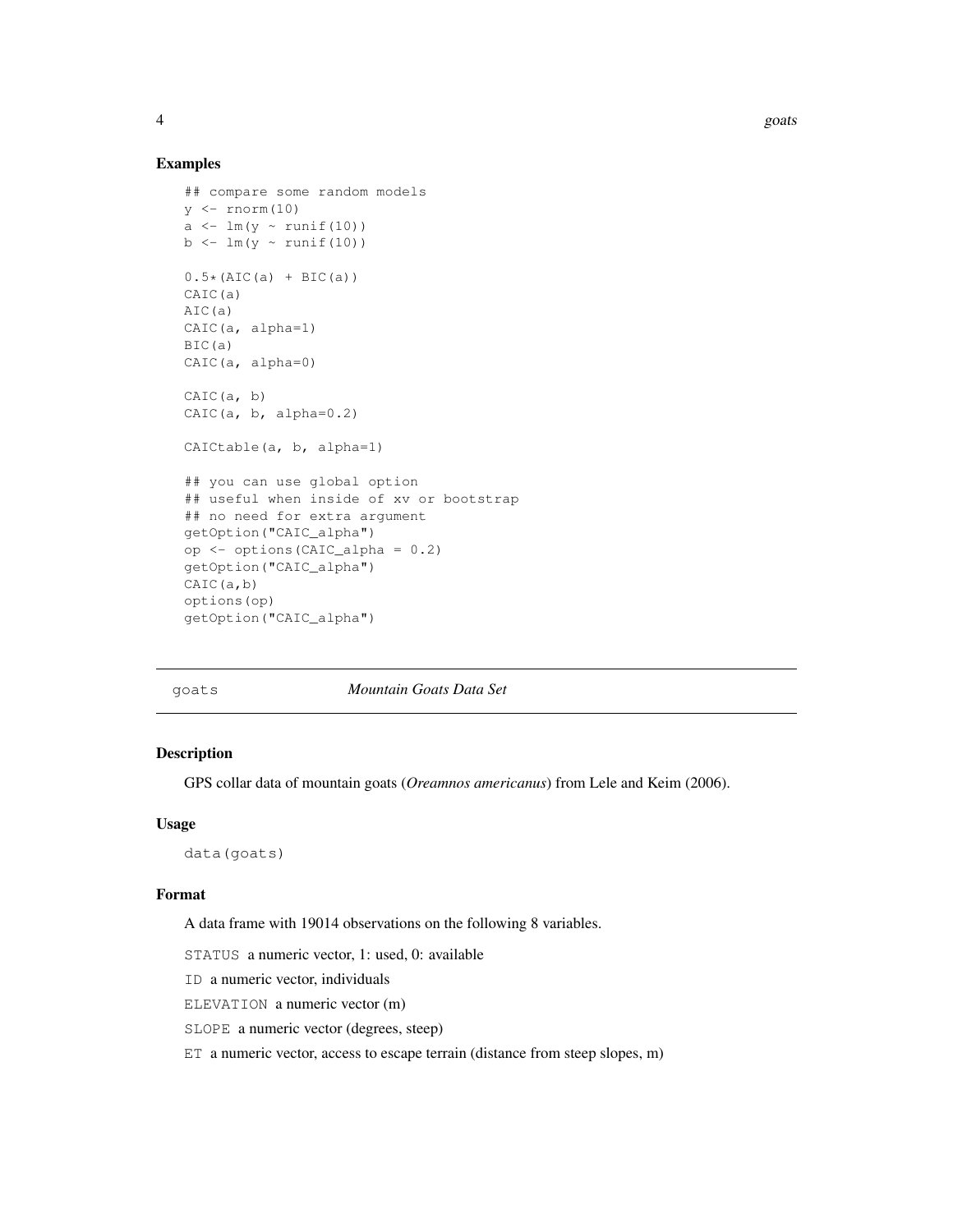#### hoslem.test 5

ASPECT a numeric vector (degrees)

HLI a numeric vector, heat load index (0-1)

TASP a numeric vector, transformed aspect

#### Details

Mountain goat telemetry data were collected in the Coast Mountains of northwest British Columbia, Canada, as described in Lele and Keim (2006).

## Source

Ecological Archives E087-181-S1, http://www.esapubs.org/archive/ecol/E087/181/

#### References

Lele, S. R. & Keim, J. L. (2006) Weighted distributions and estimation of resource selection probability functions. Ecology 87, 3021–3028.

#### Examples

```
data(goats)
str(goats)
summary(goats)
## Not run:
goats$exp.HLI <- exp(goats$HLI)
goats$sin.SLOPE <- sin(pi * goats$SLOPE / 180)
goats$ELEVATION <- scale(goats$ELEVATION)
goats$ET <- scale(goats$ET)
goats$TASP <- scale(goats$TASP)
m1 <- rspf(STATUS ~ TASP + sin.SLOPE + ELEVATION, goats, m=0, B = 99)
m2 \le - rspf(STATUS ~ TASP + ELEVATION, goats, m=0, B = 99)
summary(m1)
summary(m2)
AIC(m1, m2)
plot(m1)
## End(Not run)
```
hoslem.test *Hosmer-Lemeshow Goodness of Fit (GOF) Test*

#### Description

Hosmer-Lemeshow Goodness of Fit (GOF) Test.

#### Usage

hoslem.test(x,  $y$ ,  $g = 10$ )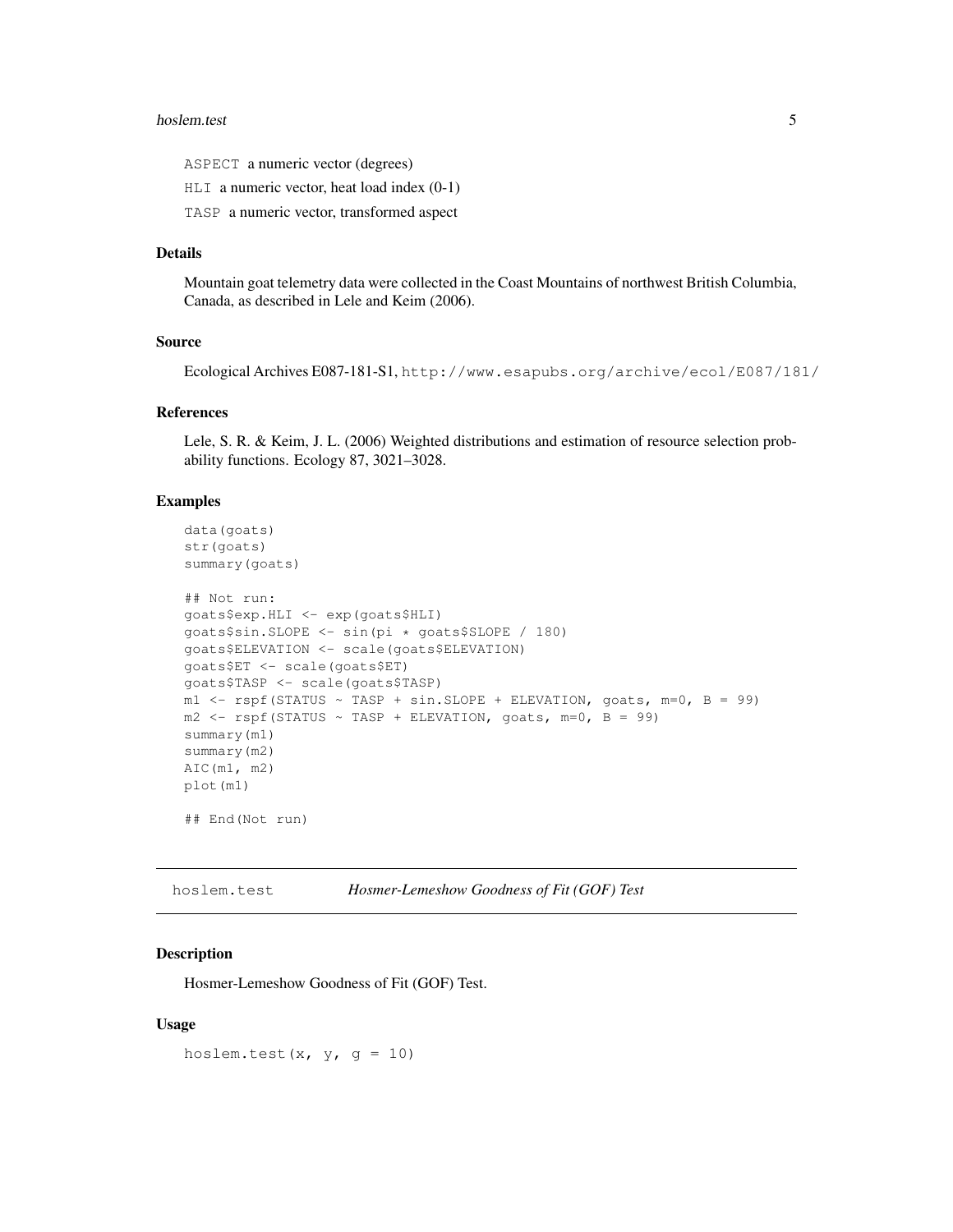**6** hoslem.test **hoster hoster hoster hoster hoster hoster hoster** 

## Arguments

| X. | a numeric vector of observations, binary $(0/1)$ . |
|----|----------------------------------------------------|
|    | expected values.                                   |
|    | number of bins to use to calculate quantiles.      |

## Details

The Hosmer-Lemeshow test is a statistical test for goodness of fit for logistic regression models.

#### Value

A list with class "htest" containing the following components:

| statistic | the value of the chi-squared test statistic, $(\text{sum}$ (observed -expected) $\textdegree$ 2<br>/expected)). |
|-----------|-----------------------------------------------------------------------------------------------------------------|
| parameter | the degrees of freedom of the approximate chi-squared distribution of the test<br>statistic $(q - 2)$ .         |
| p.value   | the p-value for the test.                                                                                       |
| method    | a character string indicating the type of test performed.                                                       |
| data.name | a character string giving the name(s) of the data.                                                              |
| observed  | the observed frequencies in a g-by-2 contingency table.                                                         |
| expected  | the expected frequencies in a q-by-2 contingency table.                                                         |

## Author(s)

Peter Solymos by adapting code pieces from R help mailing list

## References

Hosmer D W, Lemeshow S 2000. Applied Logistic Regression. New York, USA: John Wiley and Sons.

```
set.seed(123)
n <- 500
x \leftarrow \text{rnorm}(n)y \leftarrow rbinom(n, 1, plogis(0.1 + 0.5*x))
m \leftarrow glm(y ~ x, family=binomial)
hoslem.test(m$y, fitted(m))
```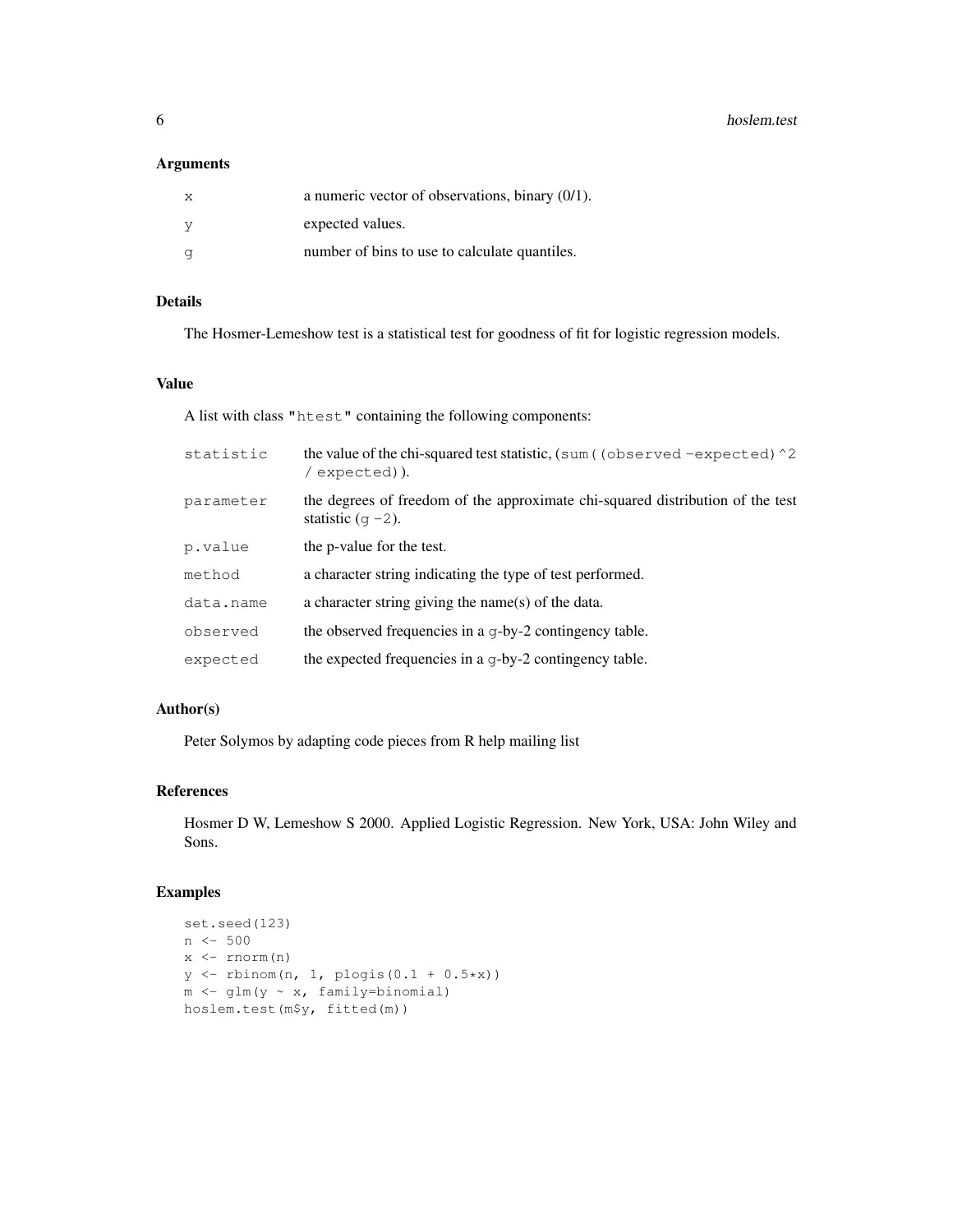Scatterplot matrix with 2D kernel density.

#### Usage

```
kdepairs(x, ...)
## Default S3 method:
kdepairs(x, n=25, density=TRUE, contour=TRUE, ...)
## S3 method for class 'rsf'
kdepairs(x, n=25, density=TRUE, contour=TRUE, ...)
```
## Arguments

| $\mathbf{x}$ | a matrix or data frame (or a fitted model object of class " $rsf$ " or " $rsf$ "). |
|--------------|------------------------------------------------------------------------------------|
| n            | number of bins to be used in kernel density estimation.                            |
| density      | logical, if shades corresponding to densities should be plotted.                   |
| contour      | logical, if contour on top of shades should be plotted.                            |
|              | other possible arguments passed to pairs.                                          |

### Value

Produces a scatterplot matrix with histograms in diagonal, 2D kernel density estimates and contours in the lower half and bivariate scatterplots with lowess smooth curves and Pearson correlation values in the upper half as a side effect. Returns NULL invisibly.

#### Author(s)

Peter Solymos

#### See Also

pairs, lowess, kde2d, contour

#### Examples

kdepairs(iris[1:4])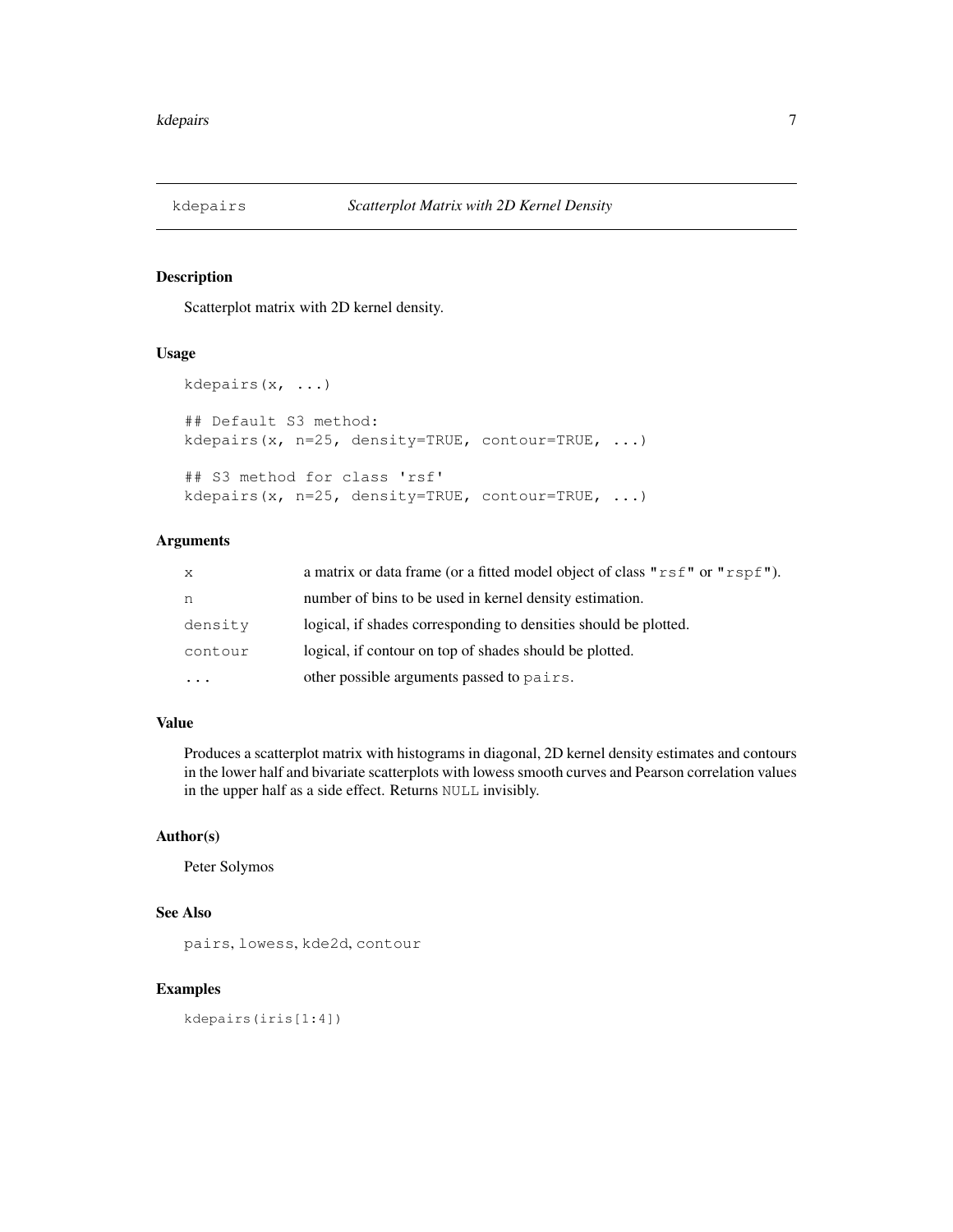Make a used-available data frame from a presence-absence type data.

#### Usage

```
makeUsedAvail(x, ...)
## Default S3 method:
makeUsedAvail(x, y, ...)
## S3 method for class 'formula'
makeUsedAvail(formula, data = parent.frame(), ...)
```
#### Arguments

| $\boldsymbol{\mathsf{x}}$ | a matrix or data frame.                                       |
|---------------------------|---------------------------------------------------------------|
| y                         | a vector with 0/1 entries, 1s are taken as used observations. |
| formula                   | two sided model formula of the form $y \sim x$ .              |
| data                      | data.                                                         |
|                           | other arguments.                                              |

#### Value

The function returns a data frame, where used and available portions of the input data are bound on top of each other, the first column refers to  $y$ , where used  $(1)$  and available  $(0)$  locations are indicated different from the input values. All locations in the input data are treated as available (0), while only nonzero observations in  $y$  are treated as used (1).

## Author(s)

Peter Solymos

```
(x \le - data.frame(species=rep(1:0,each=4), var1=1:8, var2=11:18))
makeUsedAvail(species ~ var1 + var2, x)
```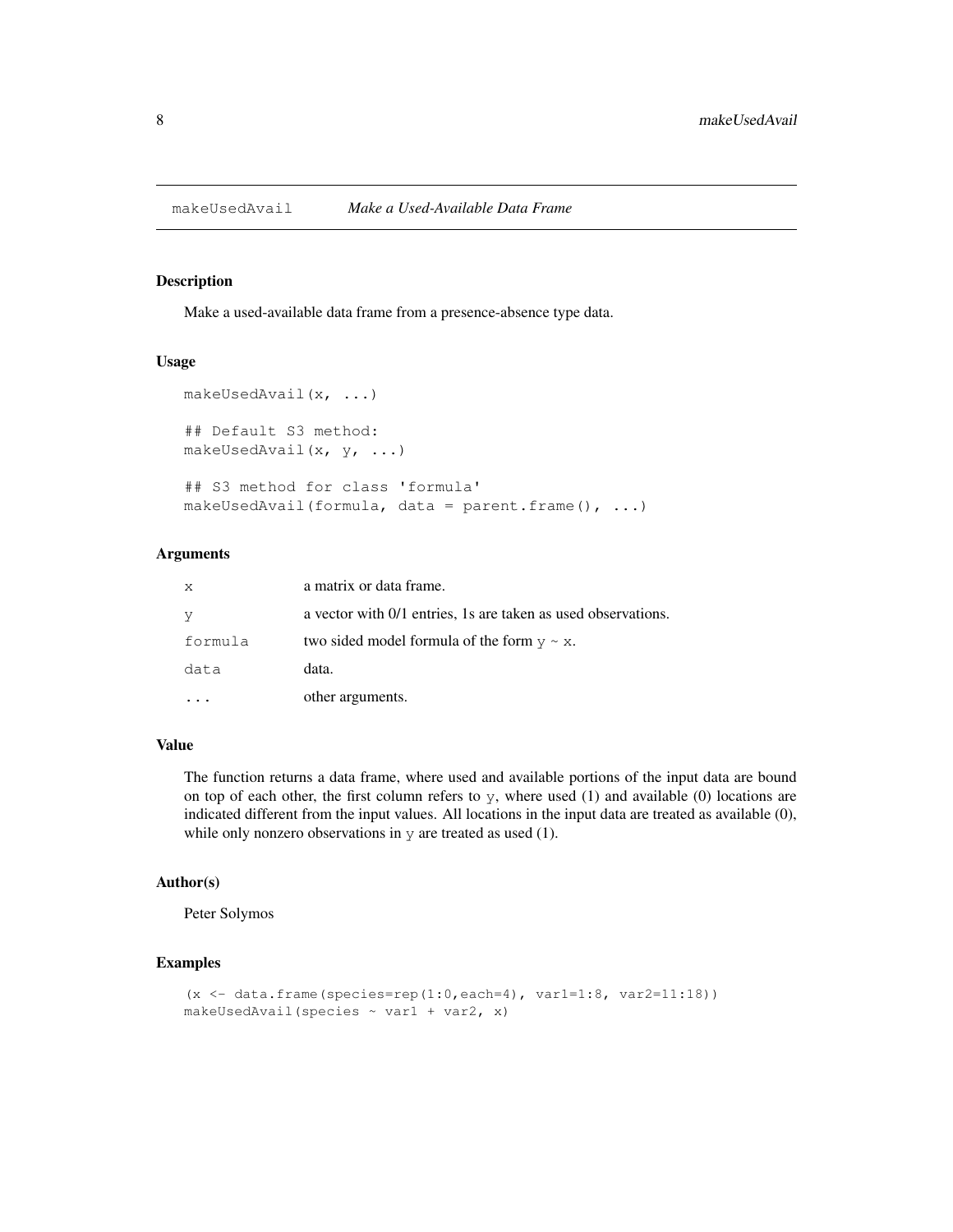Scatterplot of marginal effects based on fitted model objects.

## Usage

```
mep(object, ...)
## Default S3 method:
mep(object, which=NULL, link=NULL,
    level=0.95, unique=10, n=25, minbucket=5, digits=4,
   col.points, col.lines=c(2, 2), pch=19, lty=c(1, 2), lwd=c(2,2),
    ask, subset=NULL, ylab, ...)
```
## Arguments

| a fitted model object.                                                                                                                                                                                                              |
|-------------------------------------------------------------------------------------------------------------------------------------------------------------------------------------------------------------------------------------|
| numeric, logical, or character. Indices for the variables in the model frame if<br>only one or a subset is desired.                                                                                                                 |
| character accepted by make. Link, optional argument to determine scaling. It<br>is guessed when value cannot be determined based on family (object) \$link<br>(see Details).                                                        |
| numeric $[0, 1]$ , the confidence level required.                                                                                                                                                                                   |
| unique, digits                                                                                                                                                                                                                      |
| numeric, the number of unique points above which bins are used. If the number<br>of unique values is less than or equal to this number, unique values are used<br>without binning. Unique values are subject to rounding to digits. |
| number of bins $(n)$ to be used in quantile estimation when variable is not treated<br>as unique points. minbucket is the minimum number of points within each<br>bin. n is decreased until minbucket condition is satisfied.       |
| col.points, pch                                                                                                                                                                                                                     |
| color and type of points to be plotted.                                                                                                                                                                                             |
| col.lines, lty, lwd                                                                                                                                                                                                                 |
| color, type, and width of quantile lines to be plotted. The 1st value correspond<br>to the median, the 2nd value to the upper and lower quantiles, respectively.                                                                    |
| logical. If TRUE, the user is asked before each plot, see $par (ask=.)$ .                                                                                                                                                           |
| an optional vector specifying a subset of the data to be used for plotting.                                                                                                                                                         |
| character or expression, optional y axis label.                                                                                                                                                                                     |
| other possible arguments passed to graphical functions.                                                                                                                                                                             |
|                                                                                                                                                                                                                                     |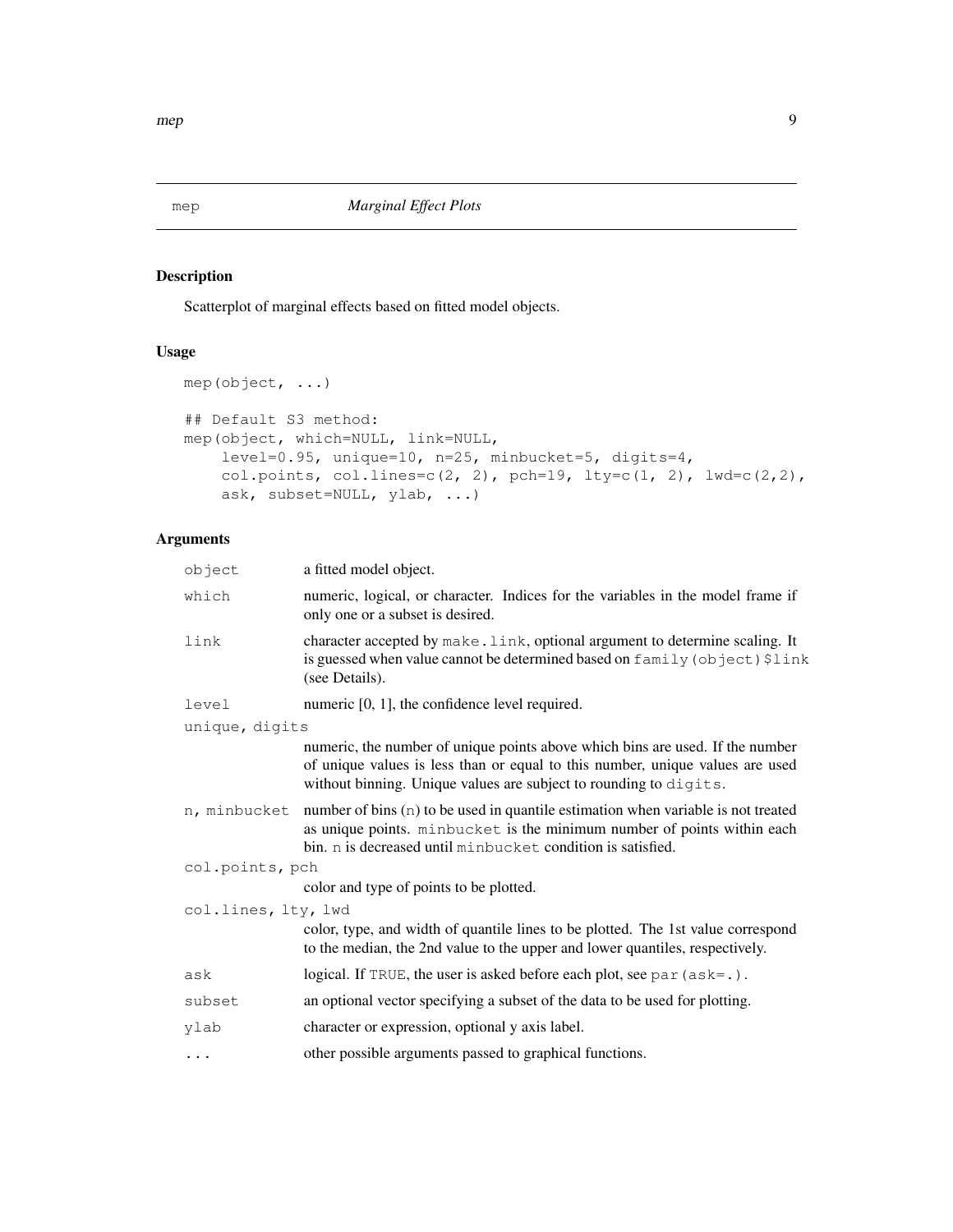#### Details

The input object must have a fitted and model. frame method, and possibly a well identifiable family/link component ( $f$ amily( $obj$ ect) $$link$ ). In the absence of family/link information, the range of the fitted value will be used to guess the scaling (identity, log, or logit) unless directly supplied via the link argument.

Fitted values ( $f(x) = f(x_1,...,x_i,...,x_p)$ ; i = 1,...,p) are plotted against x<sub>i</sub>. The visual display is determined by the type of x\_i (un-ordered factor, ordered factor, unique numeric values, binned numeric values). For each unique vale or bin, the median and confidence intervals (quantiles corresponding to  $level$ ) of  $f(x)$  are calculated. Binned values are smoothed by  $lowest$  sumless n < 3.

Jitter is added to factor and unique value types. Jitter is calculated based on kernel density.

The model frame includes the response variable as well. Plotting  $f(x)$  as a function of the observations might be a useful visualization too to indicate goodness of fit or the lack of it.

#### Value

The produces one or several marginal plots as a side effect. Returns a list of quantiles of fitted values corresponding to binned/unique values of variables in the input object.

#### Author(s)

Peter Solymos and Subhash Lele

## References

Avgar, T., Lele, S. R., Keim, J. L. & Boyce, M. S. (2017) Relative Selection Strength: Quantifying effect size in habitat- and step-selection inference. Ecology and Evolution 7, 5322–5330.

#### See Also

kdepairs for 2D kernel density estimates and contours.

fitted for fitted values and model.frame for model frames.

density and lowess for smoothing.

```
data(goats)
goats$ELEVATION <- goats$ELEVATION/1000
goats$TASPc <- cut(goats$TASP, 3, ordered_result=FALSE)
goats$SLOPEc <- cut(goats$SLOPE, 3, ordered_result=TRUE)
fit \le rspf(STATUS \sim TASPc + SLOPEc + ELEVATION + I(ELEVATION^2), goats, m=0, B=0)
op \leq par (mfrow=c(2,2))
mep(fit, which=1:4)#, subset=sample.int(nrow(goats), 10^4))
par(op)
```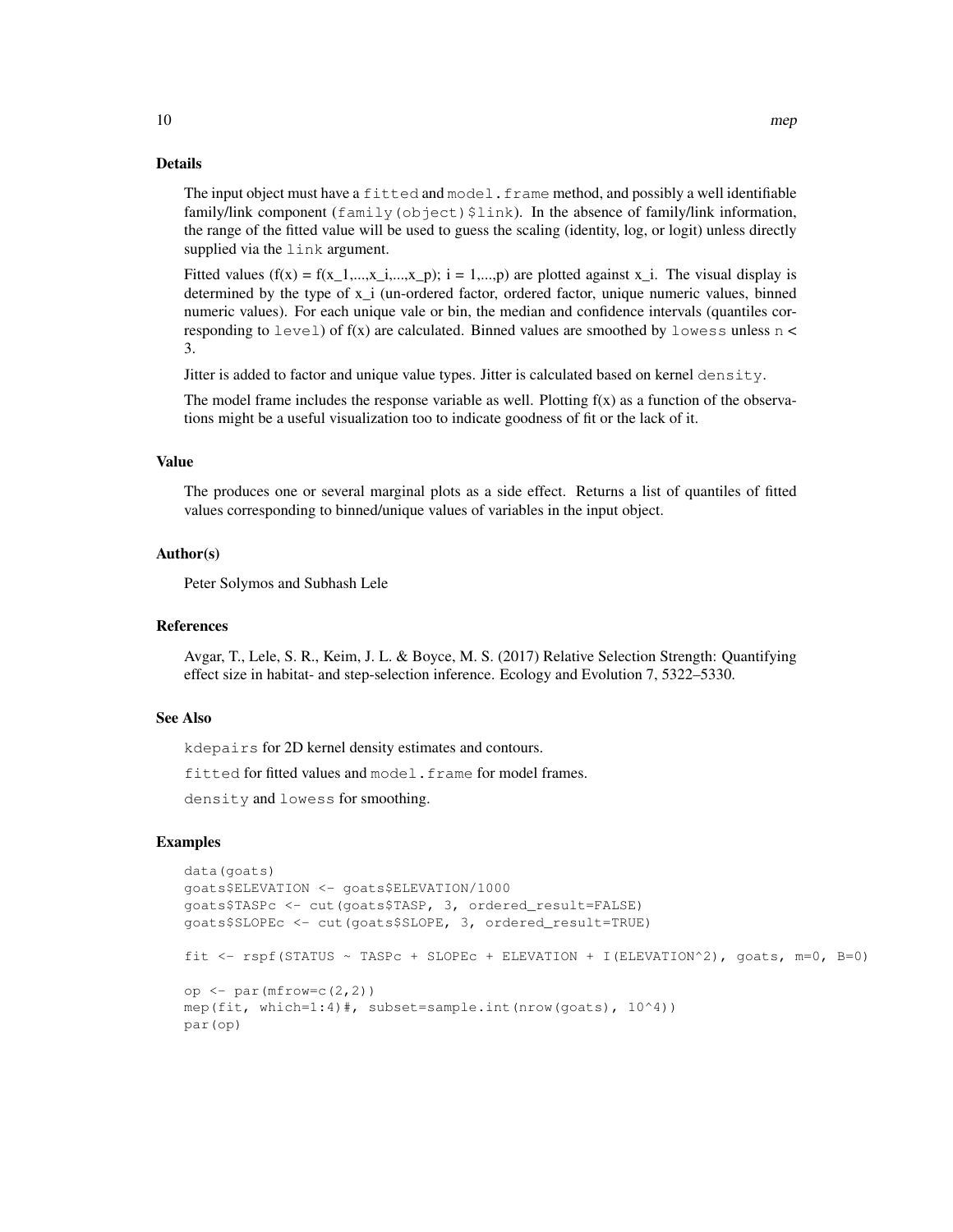Resource Selection (Probability) Functions for use-availability wildlife data as described in Lele and Keim (2006) and Lele (2009).

#### Usage

```
rsf(formula, data, m, B = 99, inits, method = "Nelder-Mead",
control, model = TRUE, x = FALSE, ...)
rspf(formula, data, m, B = 99, link = "logit", inits,
method = "Nelder-Mead", control, model = TRUE, x = FALSE, ...)
rsf.fit(X, Y, m, link = "logit", B = 99,
inits, method = "Nelder-Mead", control, ...)
rsf.null(Y, m, inits, ...)
```
## Arguments

| formula      | two sided model formula of the form $y \sim x$ , where y is a vector of observations,<br>x is the set of covariates.                      |
|--------------|-------------------------------------------------------------------------------------------------------------------------------------------|
| m            | argument describing the matching of use and available points, see Details.                                                                |
| data         | data.                                                                                                                                     |
| B            | number of bootstrap iterations to make.                                                                                                   |
| link         | character, type of link function to be used.                                                                                              |
| inits        | initial values, optional.                                                                                                                 |
| method       | method to be used in optim for numerical optimization.                                                                                    |
| control      | control options for optim.                                                                                                                |
| model        | a logical value indicating whether model frame should be included as a compo-<br>nent of the returned value                               |
| $\mathsf{x}$ | logical values indicating whether the model matrix used in the fitting process<br>should be returned as components of the returned value. |
| Y            | vector of observations.                                                                                                                   |
| Χ            | covariate matrix.                                                                                                                         |
| $\cdots$     | other arguments passed to the functions.                                                                                                  |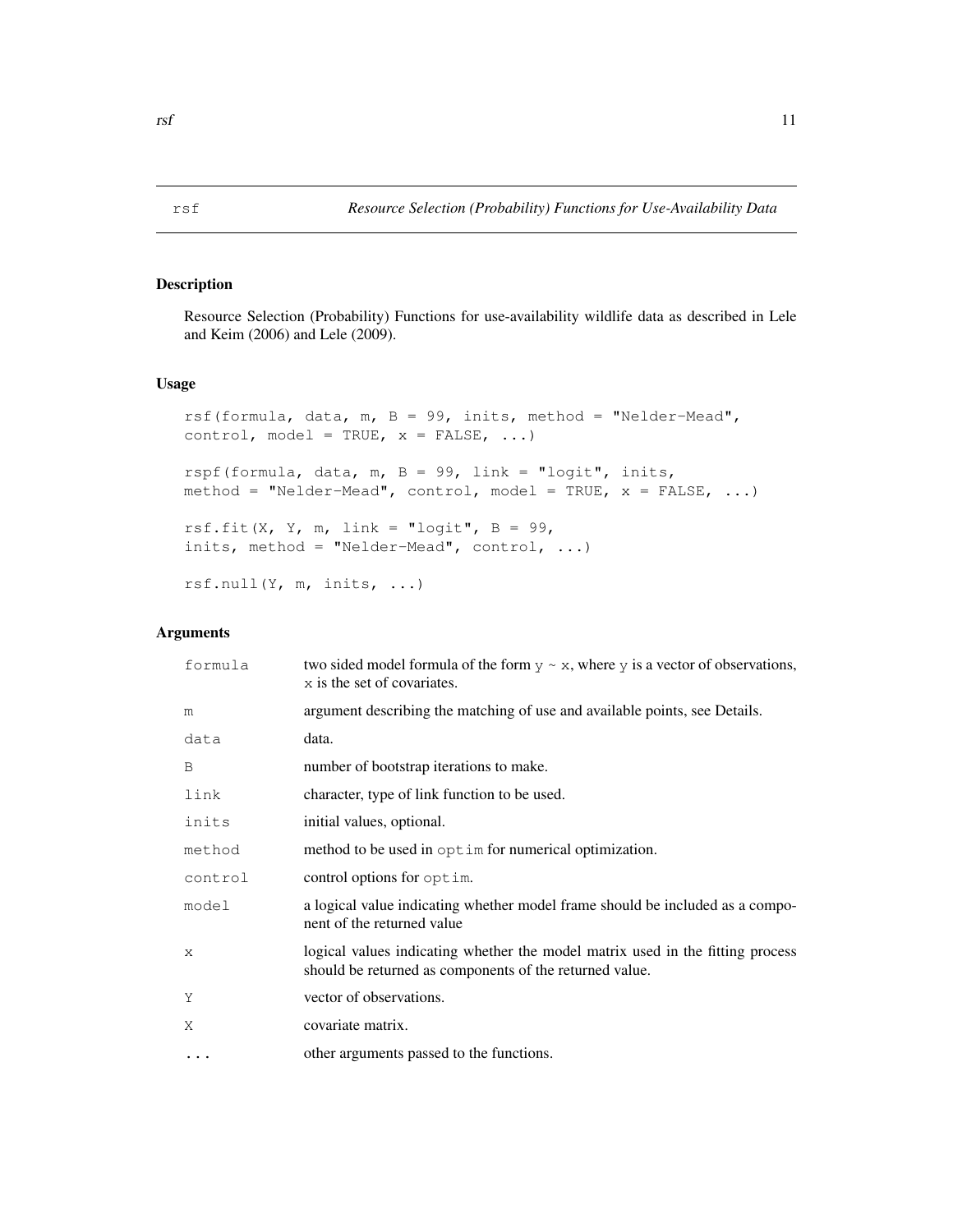#### Details

The rsf function fits the Exponential Resource Selection Function (RSF) model to presence only data.

The rspf function fits the Resource Selection Probability Function (RSPF) model to presence only data Link function "logit", "cloglog", and "probit" can be specified via the link argument.

The  $rsf.fit$  is the workhorse behind the two functions.  $link="log"$  leads to Exponential RSF.

The rsf.null function fits the 'no selection' version of the Exponential Resource Selection Function (RSF) model to presence only data.

LHS of the formula data must be binary, ones indicating used locations, while zeros indicating available location.

All available points are used for each use points if  $m=0$  (global availability). If m is a single value, e.g.  $m=5$ , it is assumed that available data points are grouped in batches of 5, e.g. with IDs  $\in (1, 2)$ for used point locations and  $c(1,1,1,1,1,1,2,2,2,2,2)$  for available locations (local availability, matched use-available design). Similarly, a vector of matching IDs can also be provided, e.g.  $c(1, 2, 1, 1, 1, 1, 1, 2, 2, 2, 2, 2)$  by combining the above two. This potentially could allow for unbalanced matching (e.g.  $\subset$  (1, 2, 1, 1, 1, 2, 2, 2, 2, 2, 2, 2)) and for easier subsetting of the data, but comes with an increased computing time. Note, the response in the LHS of the formula should be coded as  $c(1,1,0,0,0,0,0,0,0,0,0,0,0)$  for all of the above examples. When m is defined as a mapping vector or the value is 0, the order of course does not matter. However, ordering matters when m is constant because that implies a certain structure.

For model description and estimation details, see Lele and Keim (2006), Lele (2009), and Solymos and Lele (2016).

#### Value

A list with class " $rsf$ ", " $rsf$ .null", or " $rspf$ " containing the following components:

| call          | the matched call.                                                           |
|---------------|-----------------------------------------------------------------------------|
| V             | vector from LHS of the formula.                                             |
|               | coefficients a named vector of coefficients.                                |
| std.error     | a named vector of standard errors for the coefficients.                     |
| loglik        | the maximized pseudo log-likelihood according to Lele 2009.                 |
| results       | opt im results.                                                             |
| link          | character, value of the link function used.                                 |
| control       | control parameters for optim.                                               |
| inits         | initial values used in optimization.                                        |
| m             | value of the m argument with possibly matched use-available design.         |
| np            | number of active parameters.                                                |
| fitted.values |                                                                             |
|               | vector of fitted values. These are relative selection values for RSF models |

vector of fitted values. These are relative selection values for RSF models, and probability of selection for RSPF models.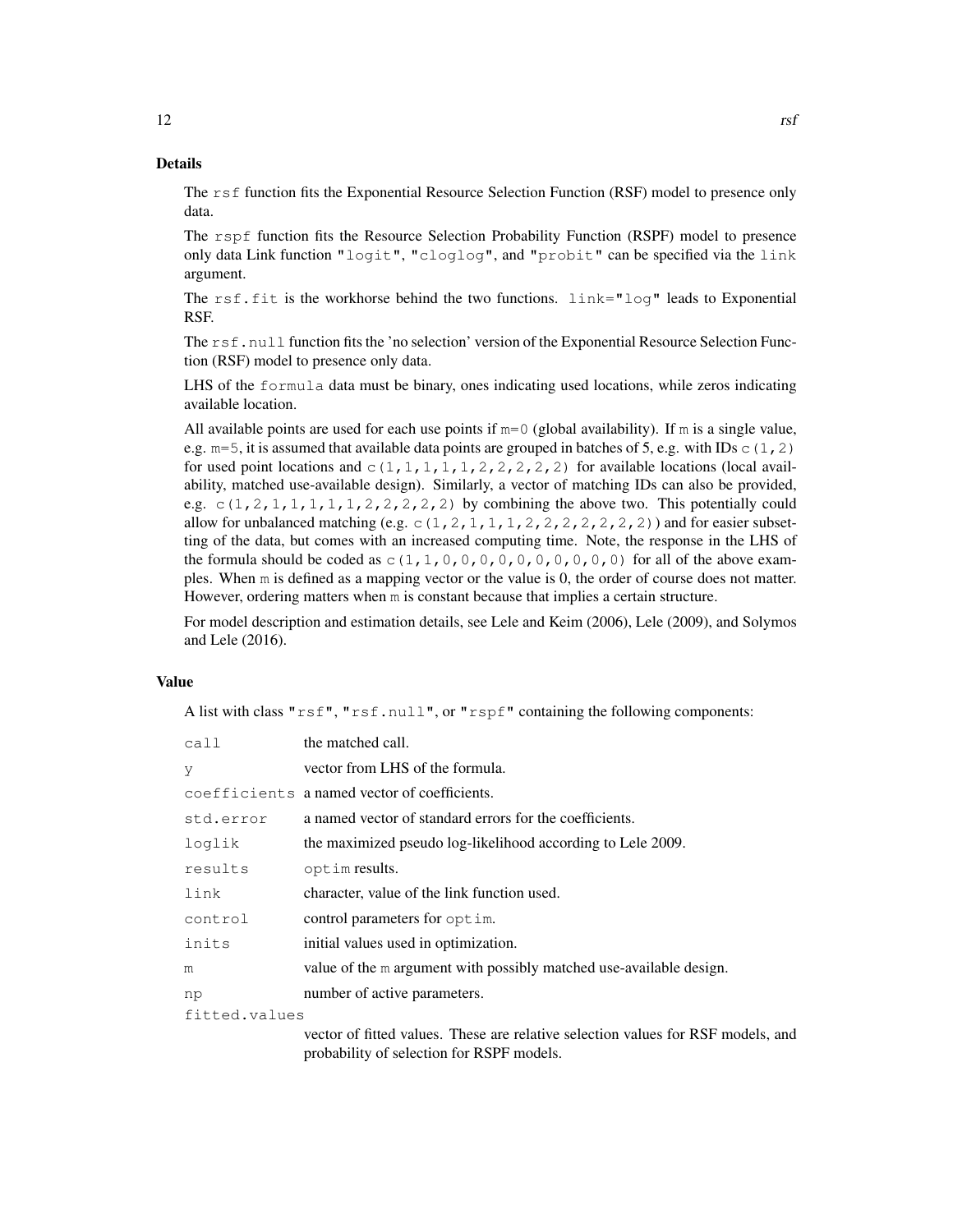| nobs      | number of used locations.                              |
|-----------|--------------------------------------------------------|
| bootstrap | component to store bootstrap results if B>0.           |
| converged | logical, indicating convergence of the optimization.   |
| formula   | the formula supplied.                                  |
| terms     | the terms object used.                                 |
| levels    | a record of the levels of the factors used in fitting. |
| contrasts | the contrasts used.                                    |
| model     | if requested, the model frame.                         |
| X         | if requested, the model matrix.                        |

#### Author(s)

Subhash R. Lele, Jonah L. Keim, Peter Solymos

### References

Lele, S.R. (2009) A new method for estimation of resource selection probability function. Journal of Wildlife Management 73, 122–127.

Lele, S. R. & Keim, J. L. (2006) Weighted distributions and estimation of resource selection probability functions. Ecology 87, 3021–3028.

Solymos, P. & Lele, S. R. (2016) Revisiting resource selection probability functions and single-visit methods: clarification and extensions. Methods in Ecology and Evolution 7, 196–205.

```
## --- Simulated data example ---
## settings
n.used <- 1000
m <- 10
n <- n.used * m
set.seed(1234)
x <- data.frame(x1=rnorm(n), x2=runif(n))
cfs \leftarrow c(1.5,-1,0.5)
## fitting Exponential RSF model
dat1 <- simulateUsedAvail(x, cfs, n.used, m, link="log")
ml \leftarrow \text{rsf}(\text{status } \sim \text{.-status}, \text{dat1, } m=0, B=0)summary(m1)
## fitting Logistic RSPF model
dat2 <- simulateUsedAvail(x, cfs, n.used, m, link="logit")
m2 \leq - rspf(status \sim .-status, dat2, m=0, B=0)
summary(m2)
## --- Real data analysis from Lele & Keim 2006 ---
## Not run:
goats$exp.HLI <- exp(goats$HLI)
goats$sin.SLOPE <- sin(pi * goats$SLOPE / 180)
```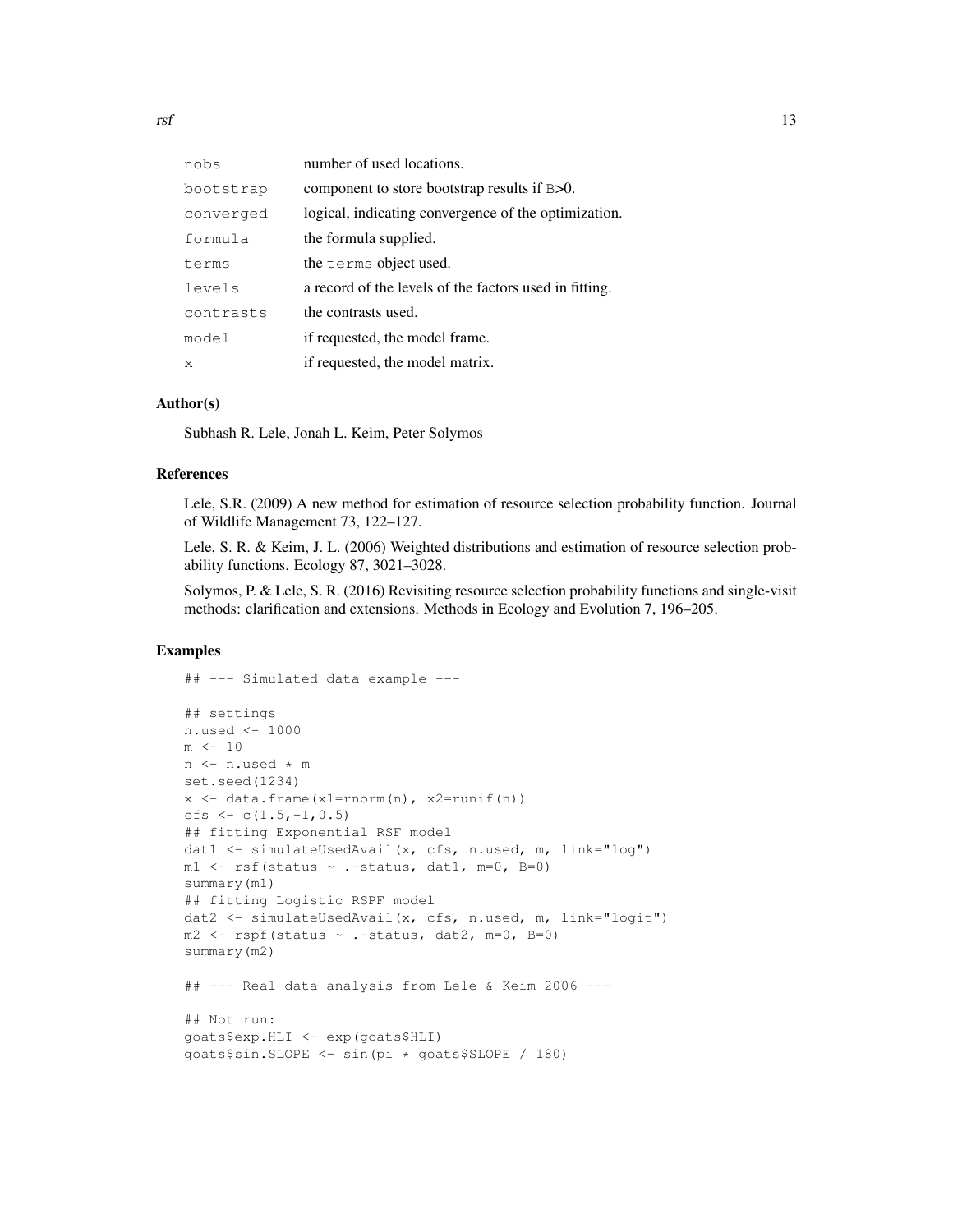```
goats$ELEVATION <- scale(goats$ELEVATION)
goats$ET <- scale(goats$ET)
goats$TASP <- scale(goats$TASP)
## Fit two RSPF models:
## global availability (m=0) and bootstrap (B=99)
ml \leftarrow \text{rspf}(\text{STATUS} \sim \text{TASP} + \text{sin.SLOPE} + \text{ELEVATION}, \text{goats}, \text{m=0}, \text{B} = 99)m2 \le - rspf(STATUS ~ TASP + ELEVATION, goats, m=0, B = 99)
## Inspect the summaries
summary(m1)
summary(m2)
## Compare models: looks like m1 is better supported
CAIC(m1, m2)
## Visualize the relationships
plot(m1)
mep(m1) # marginal effects similar to plot but with CIs
kdepairs(m1) # 2D kernel density estimates
plot(m2)
kdepairs(m2)
mep(m2)
## fit and compare to null RSF model (not available for RSPF)
m3 \leftarrow \text{rsf}(\text{STATUS} \sim \text{TASP} + \text{ELEVATION}, \text{goats}, m=0, B = 0)m4 <- rsf.null(Y=goats$STATUS, m=0)
CAIC(m3, m4)
## End(Not run)
```
simulateUsedAvail *Simulate Used-Available Data*

#### Description

Simulates used-available data.

#### Usage

```
simulateUsedAvail(data, parms, n.used, m, link="logit")
```
#### Arguments

| data      | a matrix or data frame.                                                                                              |
|-----------|----------------------------------------------------------------------------------------------------------------------|
| parms     | coefficients corresponding to the columns of the design matrix derived as model $.\text{matrix}(\sim, \text{data}).$ |
| n.used, m | number of used points $(n, used)$ and number of available points for each $(m)$ .                                    |
| link      | character, the type of link function to be used.                                                                     |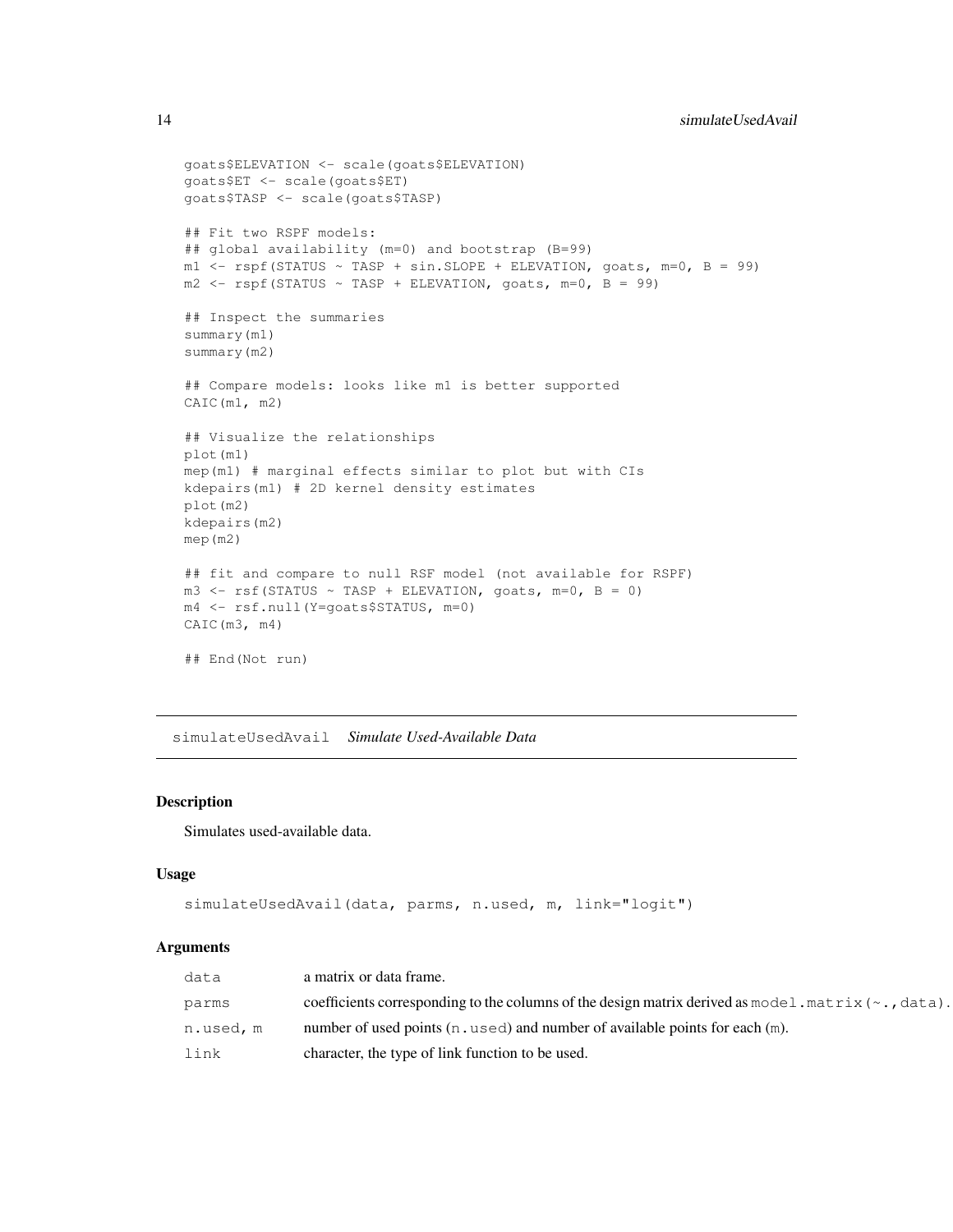$sindex$  15

## Value

A used-available data frame.

## Author(s)

Subhash Lele, Peter Solymos

## Examples

```
n.used <- 1000
m < - 10n <- n.used * m
set.seed(1234)
x <- data.frame(x1=rnorm(n), x2=runif(n))
cfs \leftarrow c(1.5,-1,0.5)
dat1 <- simulateUsedAvail(x, cfs, n.used, m, link="log")
str(dat1)
dat2 <- simulateUsedAvail(x, cfs, n.used, m, link="logit")
str(dat2)
```
sindex *Weighted relative suitability index*

#### Description

Calculates weighted relative suitability index.

#### Usage

```
sindex(y, x)wrsi(y, x)
```
## Arguments

| y | matrix of observations for sindex, vector of observations for wrsi.             |
|---|---------------------------------------------------------------------------------|
| X | a matrix of proportions (i.e. the values 0 and 1 should have consistent meaning |
|   | across the columns, often through a unit sum constraint).                       |

#### Value

wrsi returns a data frame (class 'wrsi') with the following columns:

WRSI weighted relative suitability index, range (0- Inf).

zWRSI log of WRSI (z-transformed), range (-Inf, Inf).

rWRSI inverse Fisher z-transformed zWRSI, range (-1, 1).

Pused **and** Pavail total proportion of used ( $y > 0$ ) and available of each feature (column) in x.

Pw weighted proportions from y.